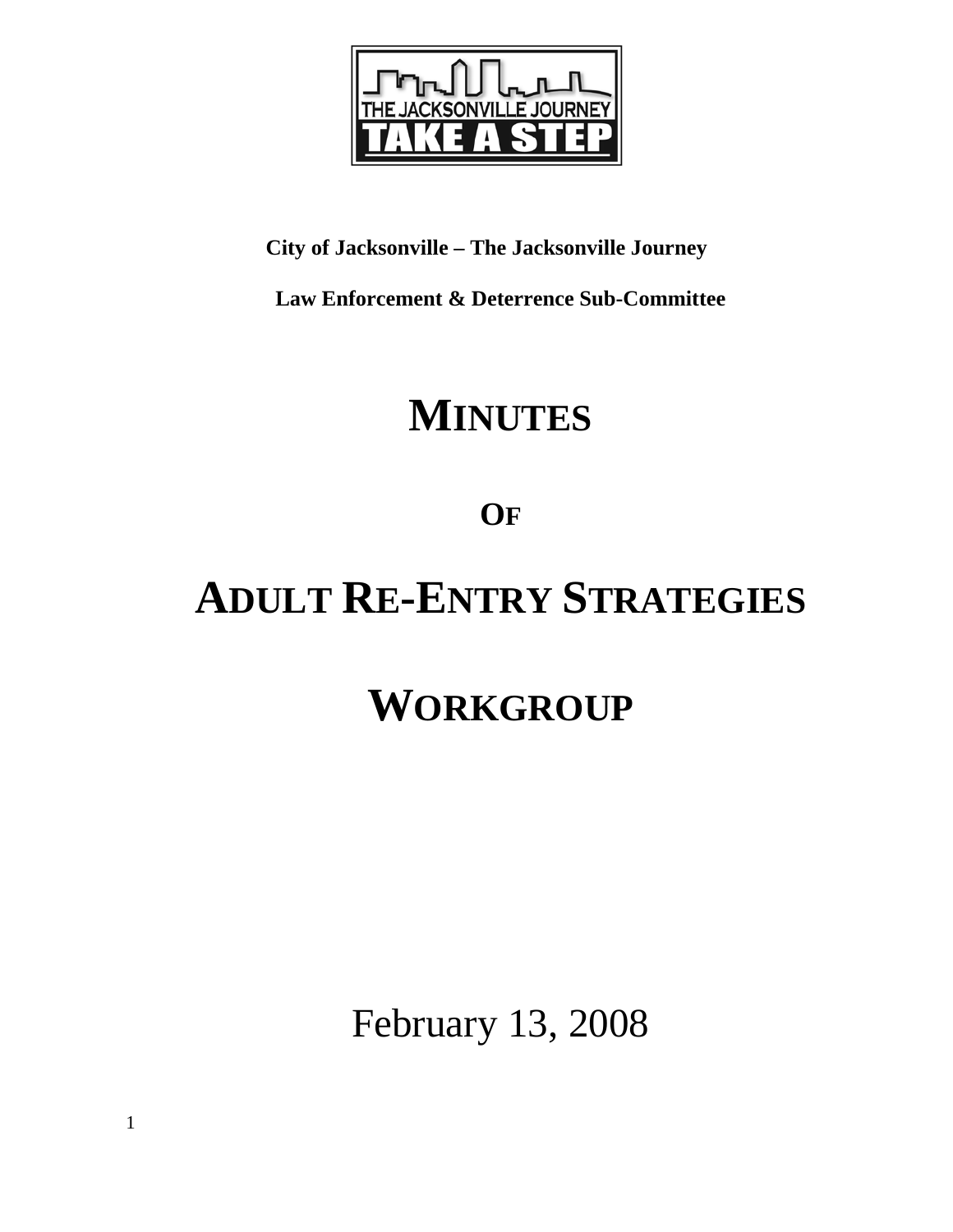# **The Jacksonville Journey – Law Enforcement & Deterrence**

# **Sub-Committee**

# **Adult Re-Entry Strategies Workgroup**

### **February 13, 2008**

### **2:00 p.m.**

**PROCEEDINGS before the Jacksonville Journey – Law Enforcement & Deterrence Sub-Committee, Adult Re-Entry Strategies Workgroup taken on Wednesday, February 13, 2008, Edward Ball Building, 8th Floor, Room 851 – 214 N. Hogan Street, Jacksonville, Duval County, Florida commencing at approximately 2:00 p.m.** 

 **Adult Re-Entry Strategies Workgroup** 

**Kevin Gay, Chair Director Gordon Bass, Member Michael Hallett, Member Wyllie Hodges, Member**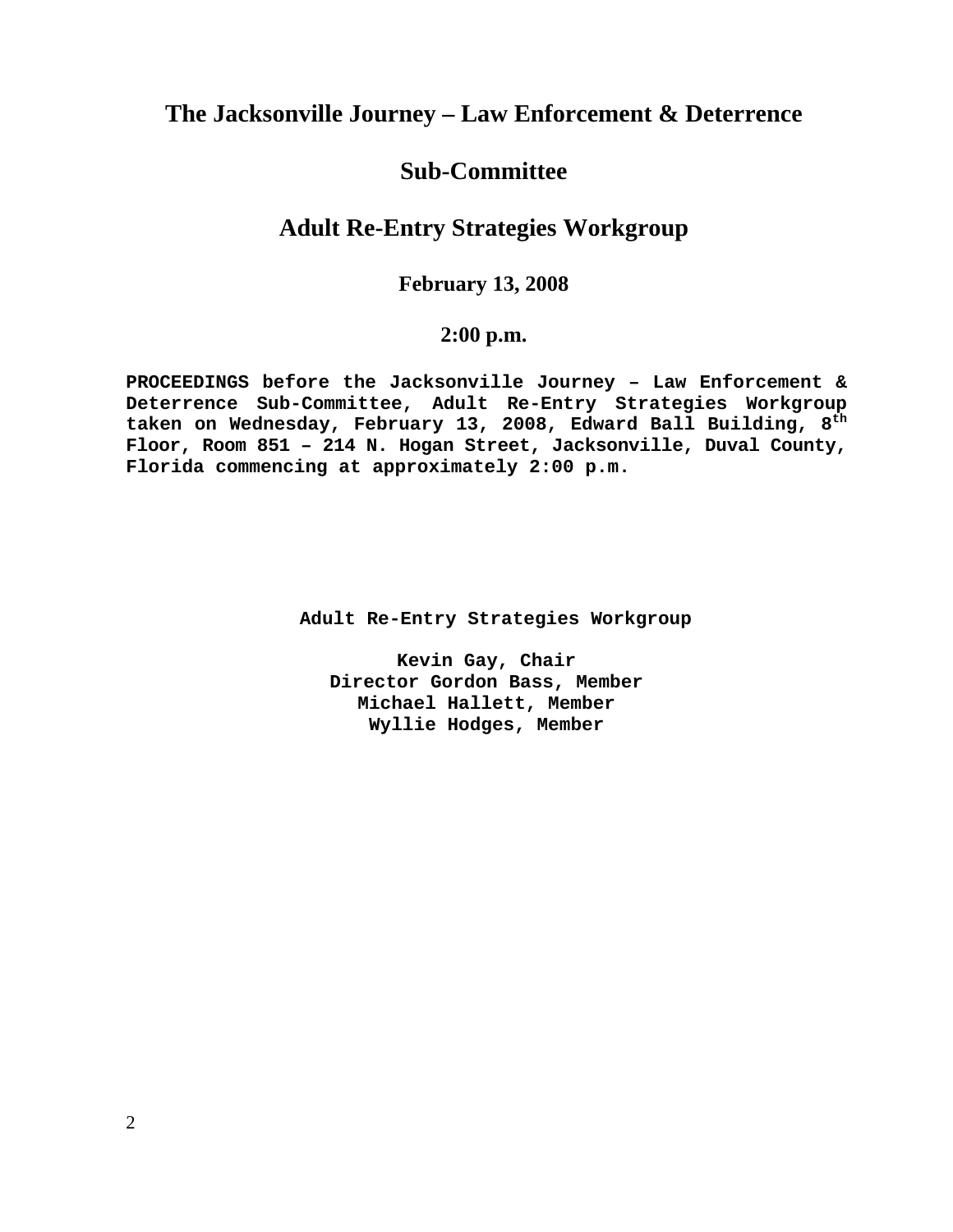### **APPEARANCES**

#### **COMMITTEE CHAIRS & MEMBERS:**

KEVIN GAY, Chair DIRECTOR GORDON BASS, Member MICHAEL HALLETT, Member (via Conference Call)

#### **ABSENTEE MEMBERS:**

WYLLIE HODGES, Member

#### **STAFF:**

Rachelle M. Sundy

#### **OTHERS PRESENT:**

None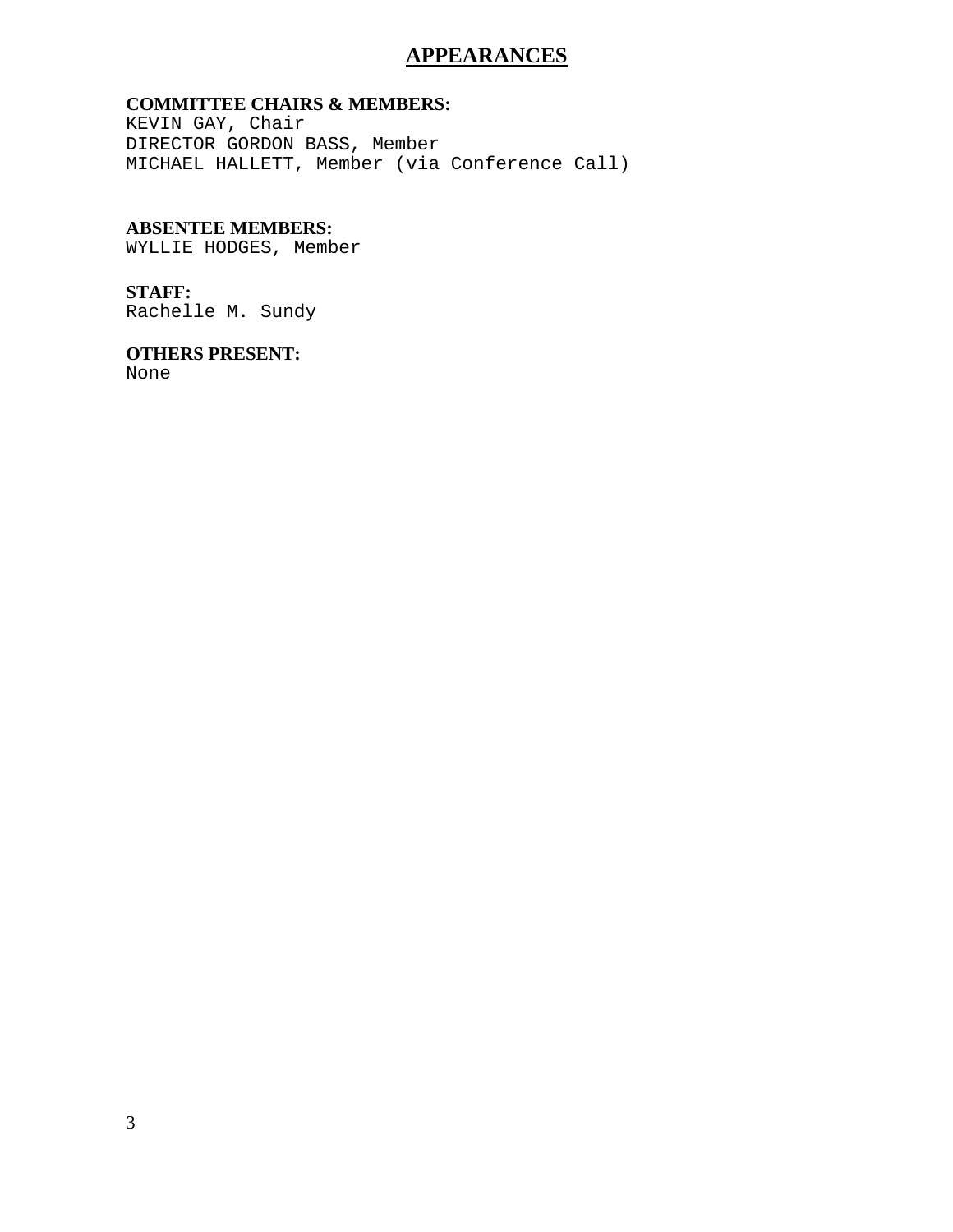#### **PROCEEDINGS**

February 13, 2008

Law Enforcement & Deterrence Sub-Committee Adult Re-Entry Strategies Workgroup 2:00 p.m.

**Call to Order and Comments.** Chairman Kevin Gay called the meeting to order at approximately 2:23 p.m.

#### **1. Purpose of Meeting.**

Discuss the challenges centered on adult re-entry strategies impacting the Mayor's crime initiative – The Jacksonville Journey. Chairman Gay noted that this group has been tasked to make recommendations at the next full sub-committee meeting of Law Enforcement & Deterrence regarding re-entry strategies of convicts (both violent and non-violent). He noted that discussion needed to take place to determine who any recommendations should be presented. Dr. Hallett asked: Are votes already supposed to be cast? Is Mr. Coxwell (Chairman of the full sub-committee) supposed to pose funding propositions to the Steering Committee? Director Bass noted that there are three areas that the full subcommittee discussed as a recommendation to the Steering Committee:

- 1) Recommended Camp Birmingham (Jacksonville) be adopted
- 2) Recommended that the City create language to eliminate barriers for employers to hire convicted felons to city government positions
- 3) Create a layout for the portal of entry for the offenders a "one-stop-shop" if you will, where assessment can take place to ensure the program is effective and maximizes utilization of all funding resources.

Dr. Hallett asked: Has a scope been defined for the portal – he understands it is a work in progress? Director Bass answered in the affirmative – he indicates it includes use of the Jacksonville Re-Entry Center, he notes that he believes there is a location already determined for the portal. He further notes that a crucial piece of this process is the partnership with Operation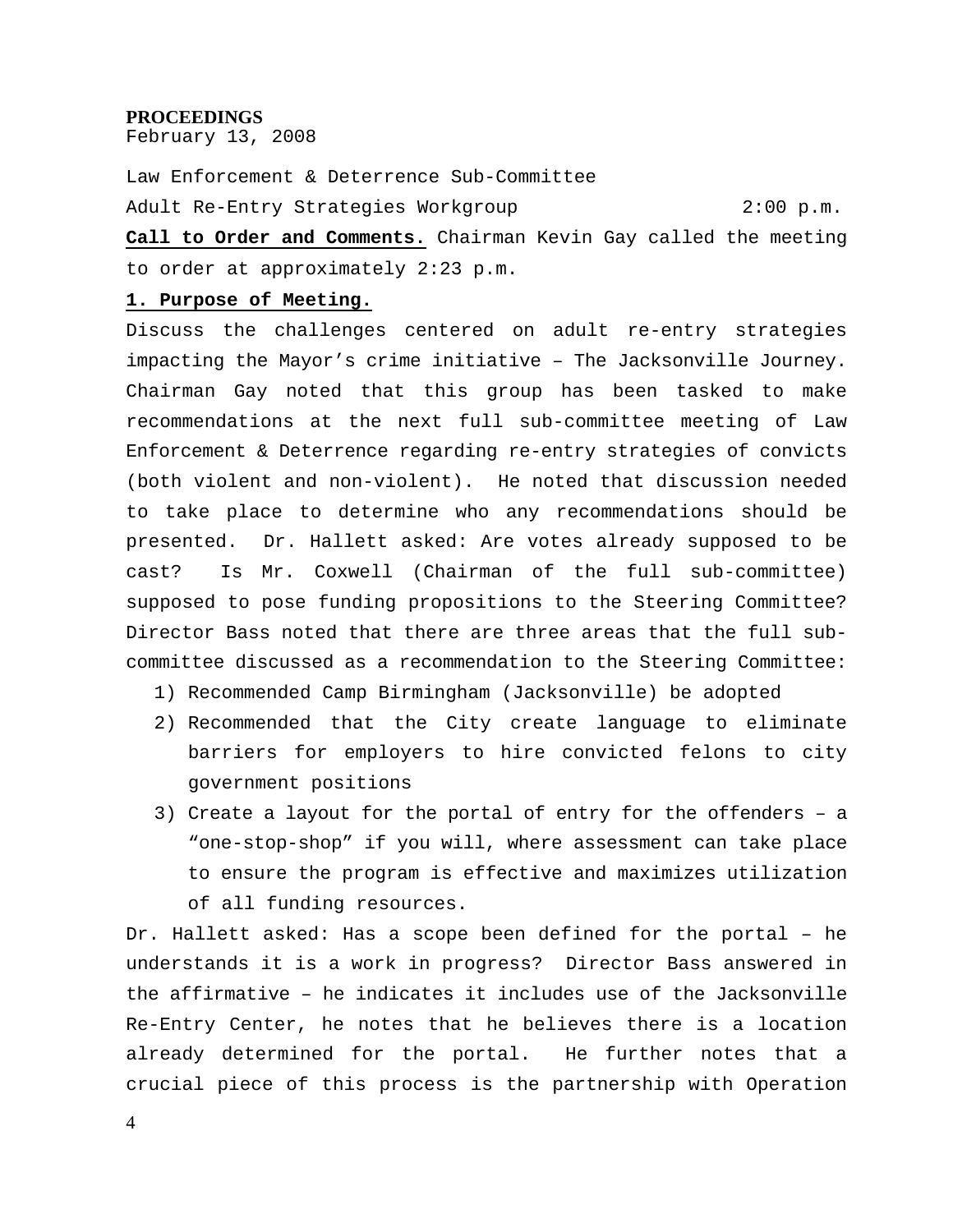New Hope – they perform a viable and functional service. Dr. Hallett asked Director Bass to elaborate on how that is crucial. Chairman Gay gave a brief recap of how Operation New Hope works. Dr. Hallett also asked: Are you going to track recidivism? He notes that tracking is a critical piece to this project – and he further notes that the Steering Committee will ask very specific questions around the tracking piece. Director Bass answered that the direction of the process is to be able to track and follow through with all participant to determine that the services provided were effective and successful. At this point, Chairman Gay asked the question of Dr. Hallett: What are your thoughts on mixing the population (of violent and non-violent offenders)? Do you believe they can co-mingle or co-exist? Dr. Hallett responded that it is very risky to mix the population due to the fact that there are very violent offenders and they may greatly impact or affect the non-violent offenders who are on the edge. He further notes that with a mix, you won't be able to determine positive outcomes in specific programs that are designed to target either the violent or non-violent population. Chairman Gay further clarified his question: Do you feel that sharing the facility and resources together is something that can be done to maximize use of dollars? Dr. Hallett responded – In terms of using facilities – yes, in terms of utilizing treatment program – the answer is it probably won't work. More violent offenders will need more heavy treatment. He notes that even in classroom settings, the more violent offenders can have a negative influence on those offenders who served time in county lock-up as opposed to more hardened time.

Discussion ensued regarding what a recommendation from this workgroup should look like, what is the full sub-committee seeking from this workgroup? It was determined that a budget should be attempted; a description of the services that will be provided; it is critical to know what type of offenders and what type of services they will need. Dr. Hallett asked if Director Bass had a flow-chart of the process for the portal (re-entry program). It

5